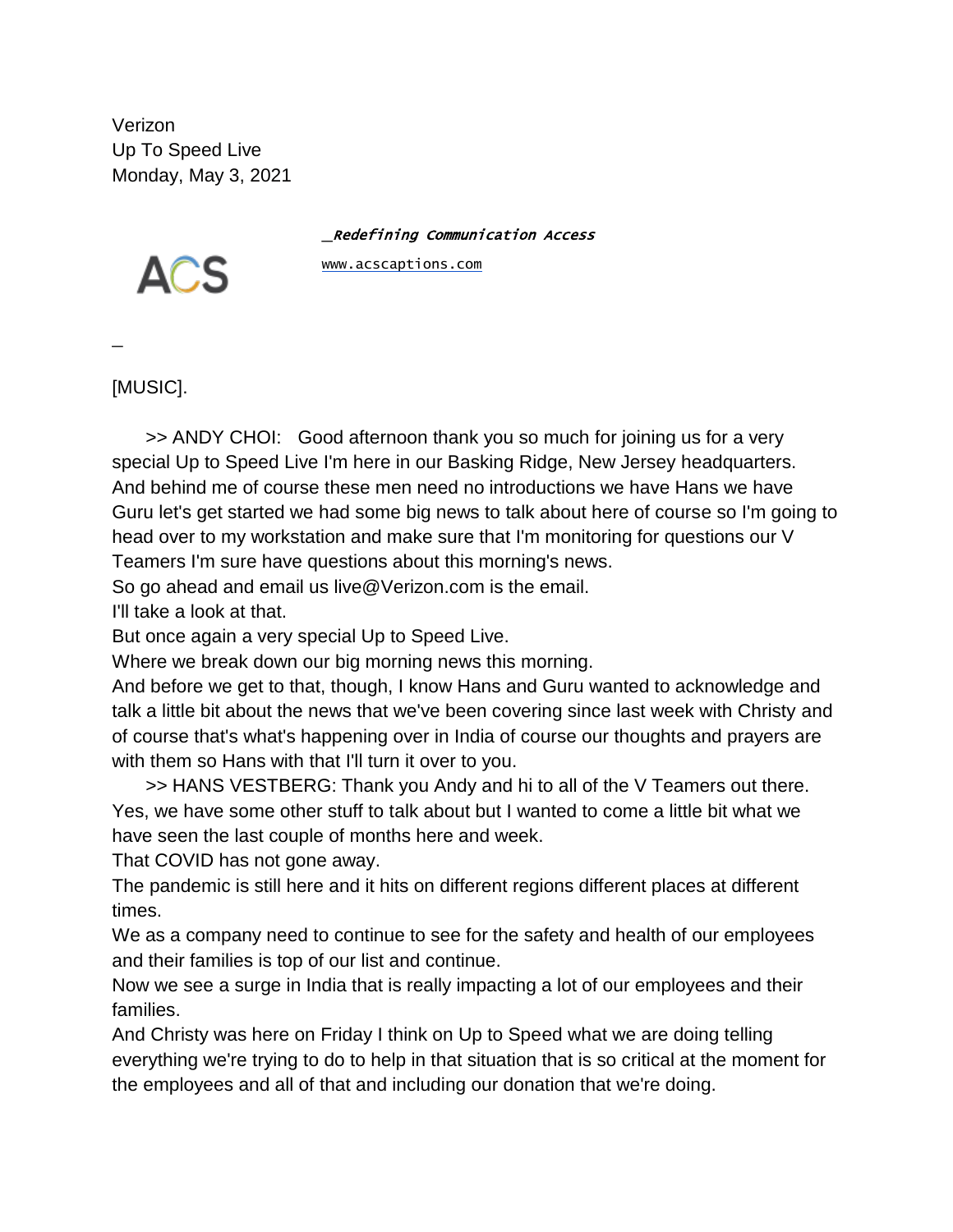We will continue to be close to India and whatever other markets that is having a high impact of COVID right now.

But I caution all of us, we still have a pandemic out there.

And it's important that we continue to follow our safety and rules and principles that we have.

But right now our thoughts are with our colleagues and friends in India and the impact there.

And we'll do everything to help them.

And I know Guru both has a personal relationship in India but you also have a lot of employees there and I'm not sure how you see it right now.

>> GURU GOWRAPPAN: Thanks, Hans, first of all for acknowledging it and also what Christy and you are doing for the employees and families back in India. I will just say look my family is in India, my parents and pretty much everyone else is there.

And it's definitely not a good situation.

And for a lot of us, I know there are a lot of people here in the U.S. who have families back in India or employees, Verizon Media employees, the broader Verizon employees, it's a tough state but we are here to support you.

I think do whatever you can, if you're here, I know we've donated money and oxygen and everything that's happening but I think the key is to be there and be strong. And as Hans said, COVID is not over so for everybody to be very, very careful. Being mindful. And reach out to us, I think Christy has put together an amazing plan what we're doing for employees it's amazing that we stand up to support them but we also need to stand up to give them strength and get through these next two months will be intense and crazy but I know we'll get through this.

>> HANS VESTBERG: Thank you and thank you to you and all of the support you're giving to the teams and what else we need to do we will do it for sure. But coming to another topic that we have here today of course this morning we announced Apollo is entering an agreement with Verizon to buy Verizon Media group let me go back in time to start the concept with this in August of 2018 Guru and I sat down Guru was starting as the new head of Verizon Media Group and I was starting as CEO we were thinking we were going to take this fantastic asset of Verizon Media Group we outlined several different steps, several steps you have seen in the company all the way from being more efficient to productive by combining assets.

Making scale.

And creating fantastic products that our customers love.

That was the plan.

And ultimately at the end of that line we wanted to create optionality. And optionality, what we do from here.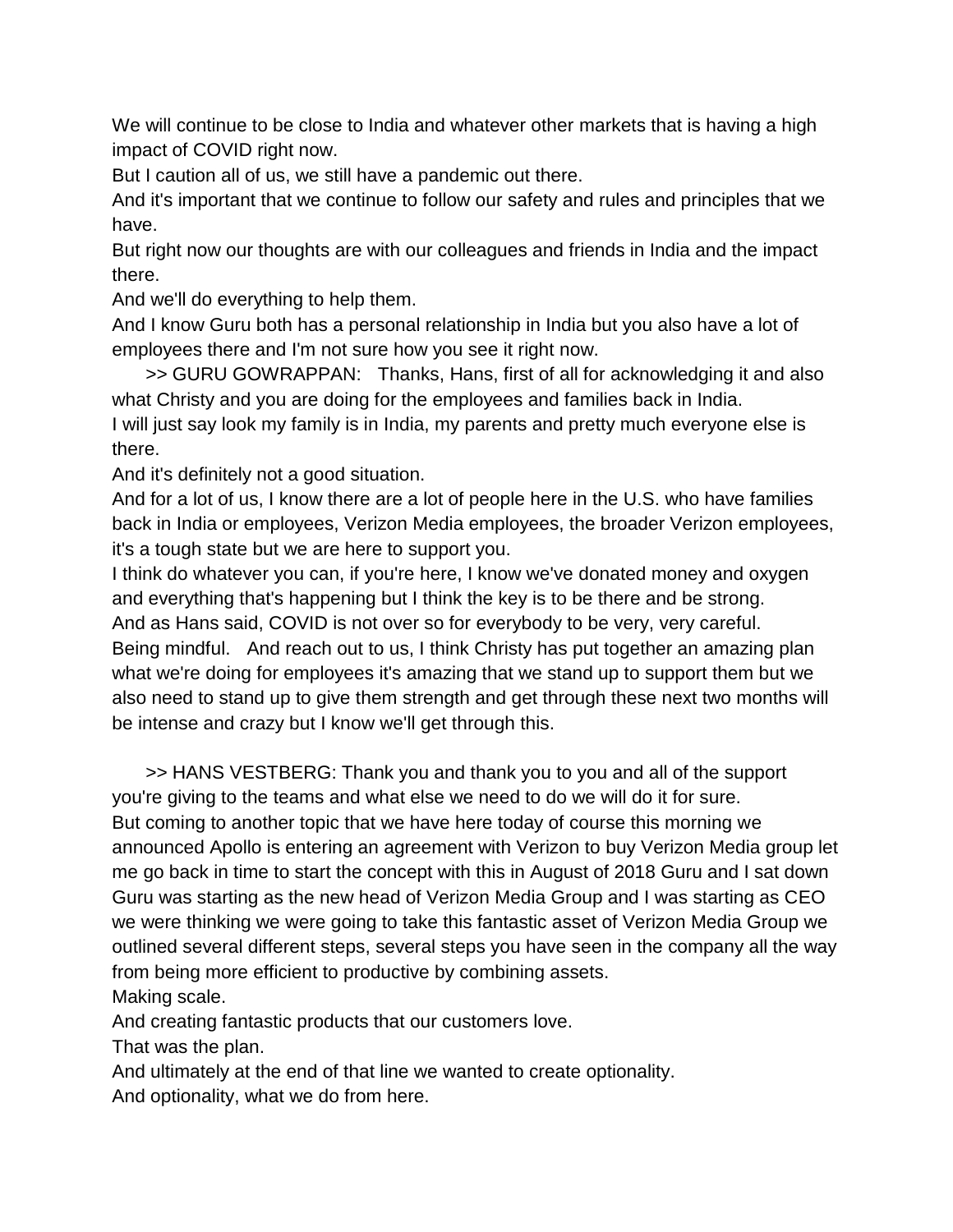How do we scale this and going forward.

I think that somewhere in the beginning of last year we knew we were close to that optionality.

We had combined a lot of our ad tech.

We have done great with our owned and operated assets.

And we started to get some inbound questions about it.

Is this the right way to take it to the next step?

And that's how we actually moved this forward.

And during the last part of '20 we had discussions with different types of companies.

It's intensified with the support of last year and of course this year and it crystalized that the company that actually could support Verizon Media Group in the best way, they had ambition and they had strategy to take this to the next step and actually seeing that they can unleash some of the fantastic assets we have.

And they also met a lot of our requirements of seeing that their employees and entities fully moved over and will continue.

But also that we can keep 10% share in Verizon Media Group and continue with it. So we were excited for it.

We're excited for all of our shares, stakeholders, for these next steps for Verizon Media Group and how this will create more opportunities.

And more excitement for Verizon Media Group and being able to take the next step of growth as we talk about all the time.

So it makes sense for all of us.

It's a growth -- I spoke to the V Team this morning of course it's bittersweet. We are so close.

We will continue to work close of course.

But it's been of course a great relationship with the whole Verizon Media Group over this year and now they are moving on.

It's going to take some time until this is closed I always caution you guys we need to execute, execute, execute we have this in front of us and that Guru and his team has decided there's no change to that one.

So we have that time.

And it will take some four to six months to close this.

So that's why we need to continue to execute.

But all in all, I think it's a great next step for all stakeholders, including Verizon, Verizon Media Group, for our employees, for our shareholders and for our customers.

But we will now be able -- or Guru and his team will begin to -- continue to develop the products and Apollo that has multiple other assets and companies that can support that growth and combine and strengthen.

So yes, it is a great day.

We have announced it this morning.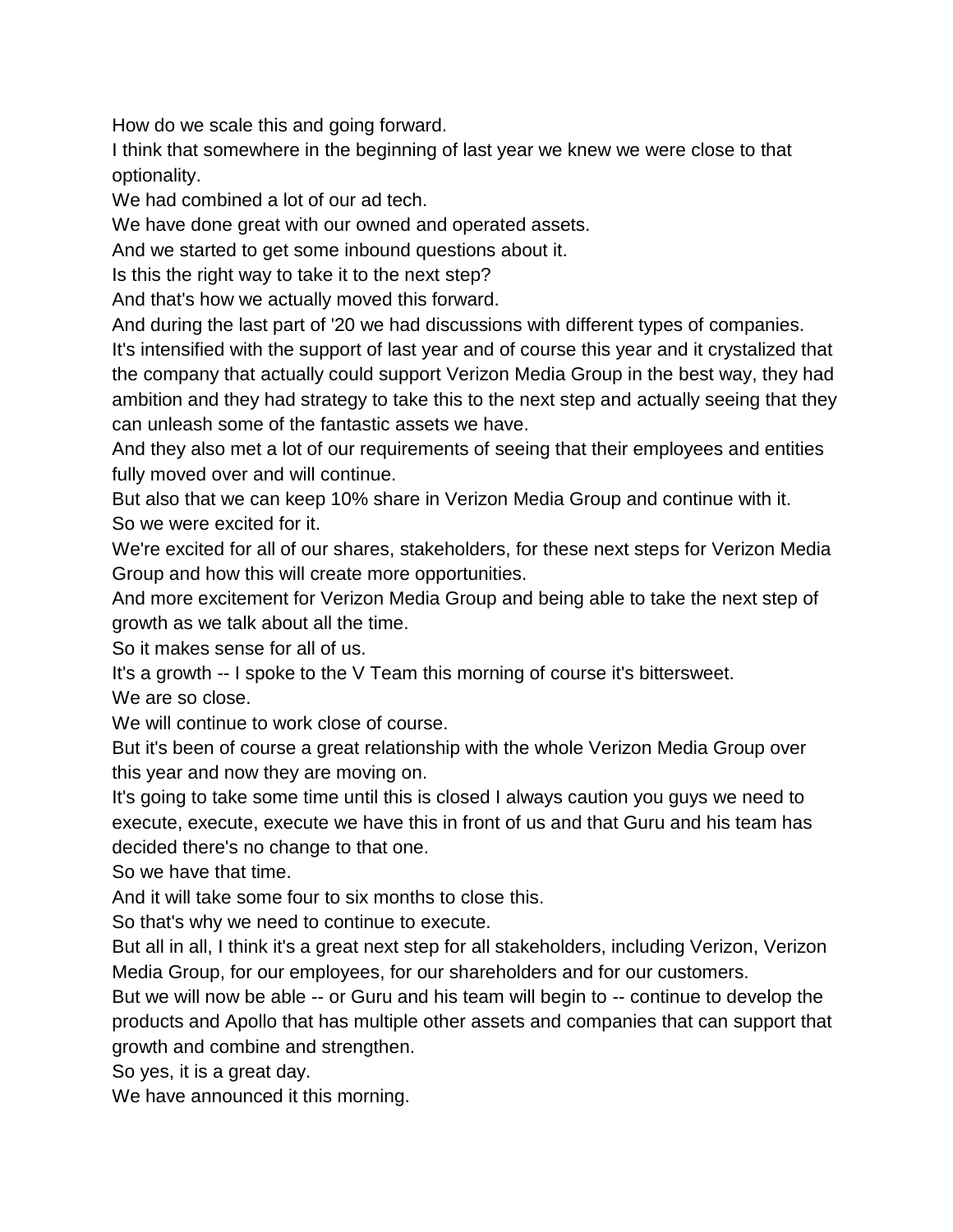A lot of outreach to customers, partners, both Guru and I have talked to lots of partners and customers and told them about how this is impacting them.

And mainly it's nothing we just basically go on and it's going to be a great opportunity for all of us.

>> ANDY CHOI: It's been a busy morning for all of you we thank you for joining us on Up to Speed Hans we're getting lots of questions in the inbox we'll get to those questions in a bit but Guru I want to touch upon your thoughts this morning and obviously you made with the Media Team, the employees, addressed them, talked to them about everything they need to know of course before this webcast. But tell us about what it means.

What this day marks for you in terms of significance we spent the last few earnings calls congratulating the Media Team for such a job well done.

Talk to us about this Day 1 this new chapter means for you.

>> GURU GOWRAPPAN: I'll tell you a huge milestone back to what Hans said, I think there are two things we don't get to do often in many companies in our life. One is you don't set a plan up for you can state on this day and look back to Hans' point two and a half years plus to say we had thought about this two years back in terms of creating the optionality and doing through that and two very rarely you stick to that plan look back and over the last few quarters what we have done as Hans said coming to that being bold investing in the foundation in creating this massive optionality.

I would say that's led to this piece where now what I mentioned earlier during our leadership call is we're off the training wheels.

We've had the Verizon Foundation to help us to this place now it's time to make the connect.

Verizon is still is part of that with ownership and a lot of the partnership we're going to do.

So I feel beyond excited.

I think it's going to be a fun next phase.

I want to thank all of the employees, 10,000 plus Verizon Media employees and I would say the broader Verizon employee base and everybody who supported us through this journey we couldn't have gotten here without that and I also think Apollo with what Hans mentioned, I mean they have 150 companies in their portfolio, all the way from ADT, Michael's, to begged companies they are invested in.

All of that.

That only amplifies a lot of this journey in a much more aggressive way so it gives us scale, it gives us more growth and I think we can aggregate more consistently in that new form so I think it will be a great journey.

>> ANDY CHOI: It's going to be a new chapter Guru I'll stick with you with a couple of questions one from Melanie and Anthony talking about the 10% interest for Verizon how will Verizon's 10% interest in Yahoo continue to add value for both Verizon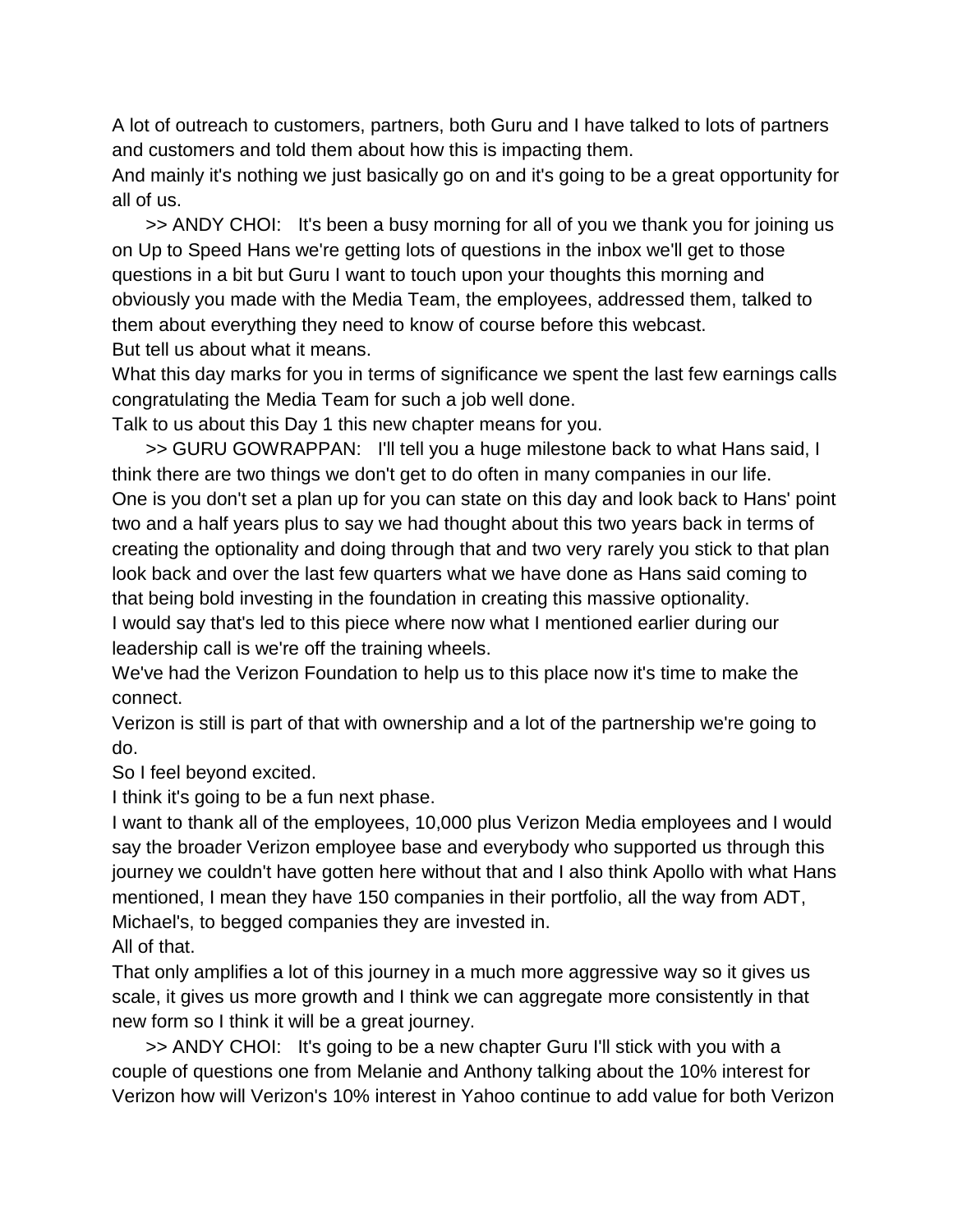and Yahoo.

>> GURU GOWRAPPAN: Two different ways and Hans can comment too one is we scale it from I would call it a value perspective we're hoping Yahoo ecosystems we're hoping the value becomes 10X, 10% growth and becomes bigger two when you have an interest this way it's a benefit to Verizon to partner as well because now our success means Verizon's success and even our success means Verizon's success both connect really well I think those two ways means our partnership will continue in a lot of strategic areas whether it's ad platform investment and the sports lesion all of that will continue and Hans will look at me and say make sure you grow this value.

## (Chuckles).

>> HANS VESTBERG: That's what I'm going to say.

But I think it's also it was an interest for all parties.

I mean Verizon Media Group the buyer and seller all of us thought it would be a good idea to stay in there to be a partner with it but we also want to see the growth that's coming from the next level of Verizon Media Group so all in all I think this is also showing that we want to be connected to Verizon Media Group when this transaction is over.

We want to be part of it.

And see how they develop.

And we also want to learn from each other.

There's been so many learnings and how we strengthen both of our organizations when it comes to Verizon Media Group Consumer Group and Business Group learning from each other with the expertise of Verizon Media Group and the other expertise that other groups bring to them and that's been a fantastic learning from all of us and we want to keep that cycle to continue with the 10% we're always going to be there and be supportive and helping.

Because it's going to benefit all of us.

>> ANDY CHOI: Staying on the topic of support, Hans, let's talk about obviously Apollo is bringing quite a bit of strength to our strength.

We have partnered with some very strong companies like Disney, Discovery. Talk to us about does this affect those partnerships at all.

>> HANS VESTBERG: No, no general, not.

We will continue to work as a combination we usually have that sort of setup where part of the delivery is going to the customers from the Verizon Media Group or Consumer Group or Business Group so all in all we want to help the customer to make it easy we'll continue to do that if that's how the customer wants to see us especially with many places like the sports league we're offering a combination of our assets. We'll continue to do that.

I think as long as it's a benefit for our customers, we'll continue to do it.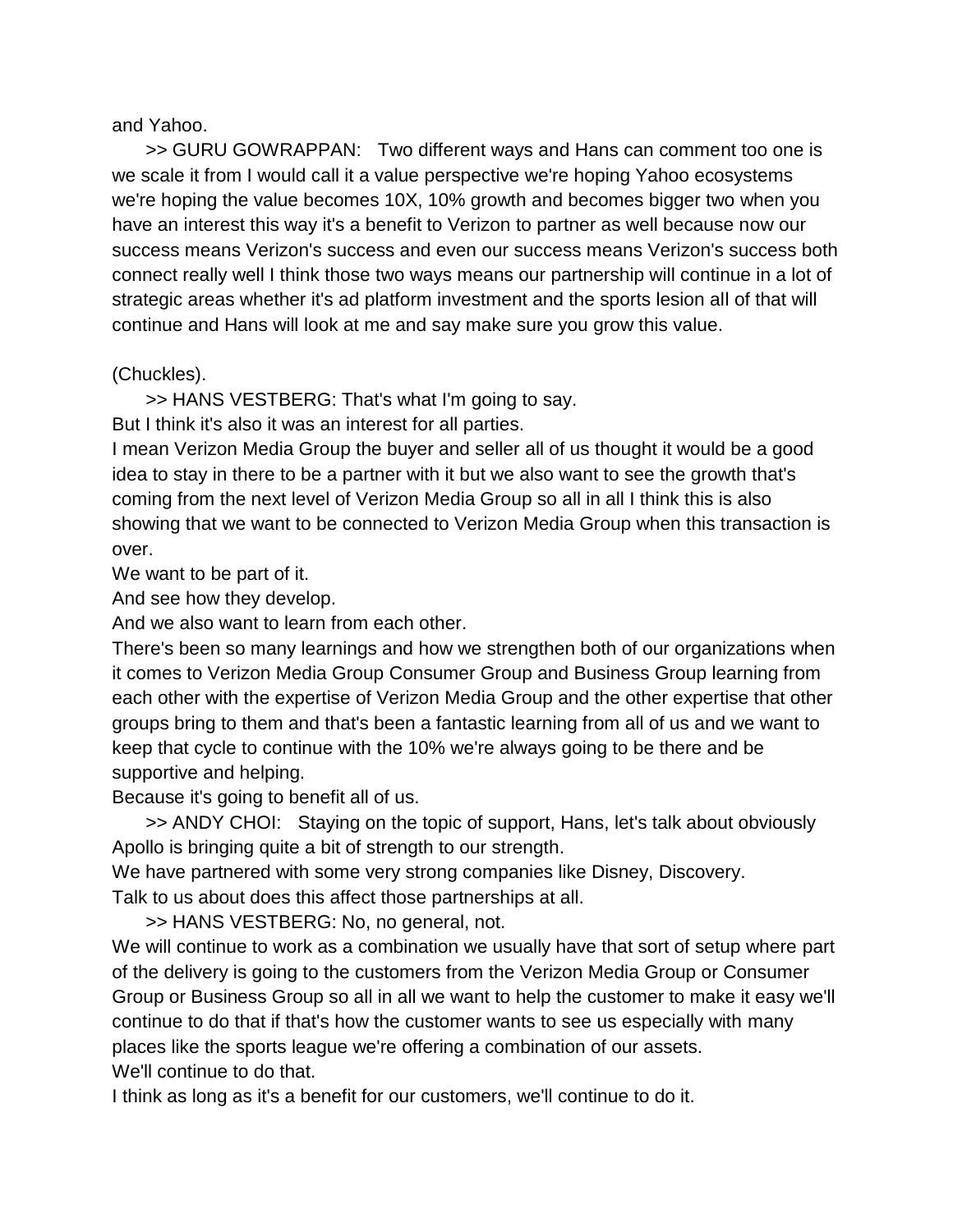## >> ANDY CHOI: Excellent.

Guru, I wanted to ask you about real estate, obviously corporate real estate is a topic that just about every company is talking about these days coming out of the pandemic but talk to us about specifically for the Media Group team where does real estate stand.

>> GURU GOWRAPPAN: I would say we have 70% of the plan done in terms of what we want to do the rest as Hans mentioned between signing and closing a lot of details will get hashed out a couple of examples I'll give take San Jose the new office for Sunnyvale location that's on schedule for us to move in end of this year.

It's going to be our home there.

In the Bay Area.

That will happen.

London as an example we collocated so the way we'll do it is different floors, Verizon Media or Yahoo at that point and then Verizon.

>> HANS VESTBERG: Yes.

>> GURU GOWRAPPAN: The same in New York I think we will have our office where we are right now so a lot of those things have been planned out the good news is we will have a location, a lot of it what we have existing and places and cases where we may not in some way we'll make sure we're working on a plan for that but we are there 70%.

>> HANS VESTBERG: But Andy we have work forward where Christy has explained we're running FiOS for all of us because how we want to deal with administration offices so in yen so that will probably continue in a good partnership what is the best way for the future which we haven't defined any of it yet.

>> ANDY CHOI: What I see is acceleration on both fronts Yahoo and Apollo making sure they are moving forward and we talk about our core strengths and that's the network so Hans, tell us about what that means in terms of our strength in that category.

>> HANS VESTBERG: I think our strategy is very clear we have Network as a Service and we work on top of that to see that our customers are getting the best solutions and we want to scale platform as good as we can in the best way we can and in general for us of course this means we're even going to be more focused to delight our customer in that.

We can prioritize our investments there and Verizon Media Group will have an owner group that will invest in Verizon Media Group I think it's clarified even clearer for us how we continue to execute on our strategy that we have laid out with 5G and 5X or so growth and all of that will just continue.

So in general it fortifies where we want to invest in the network for growth some of you might remember what I said in the beginning of the year, growth, growth, growth the three words we're using right now we have built this company the last couple of years in order to get that and we have committed to our shareholders to grow this year we had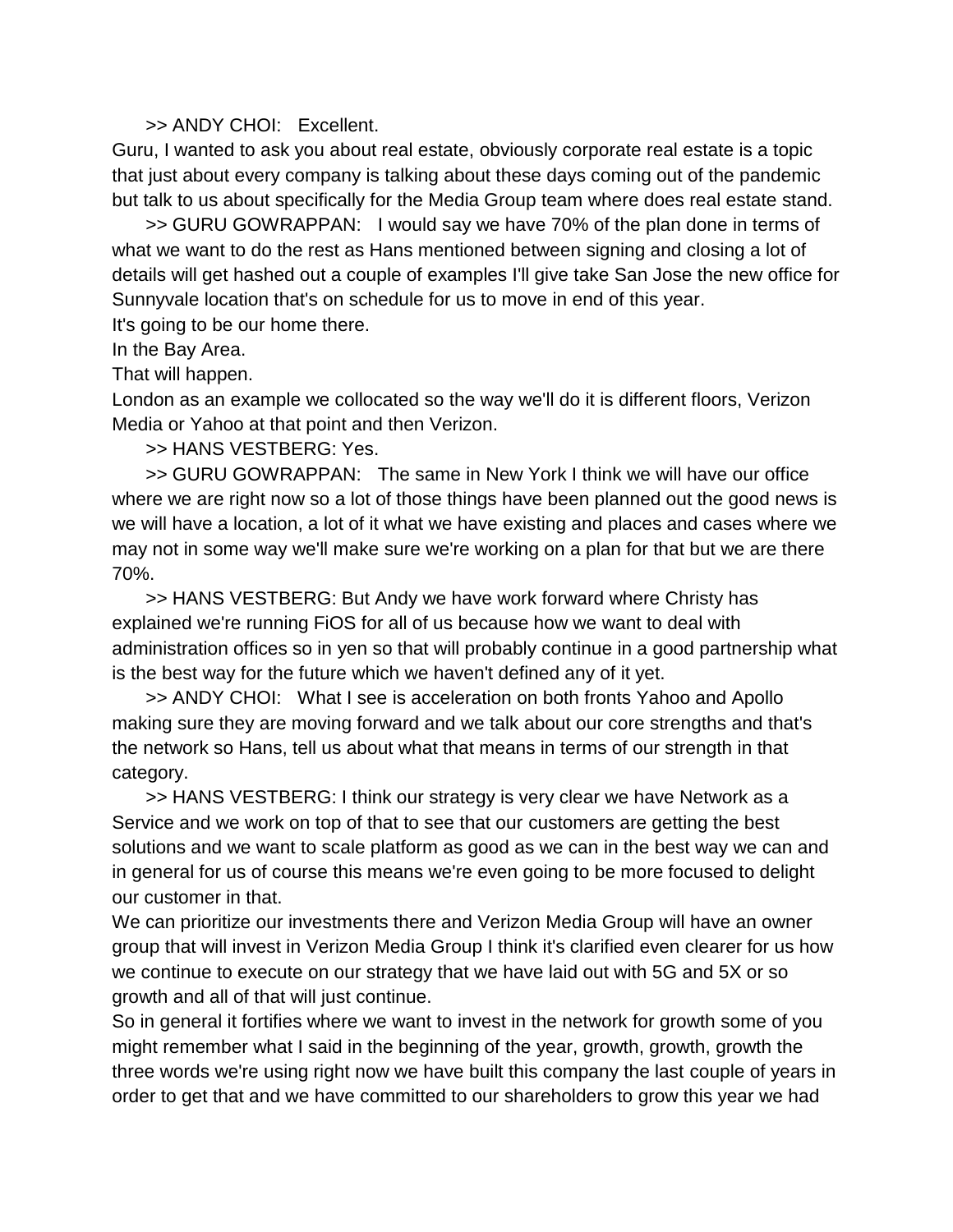great growth in the First Quarter there's a lot left I look at Guru as well he's here his team is here and they will continue so that is really fortifying our strategy that we laid out in Verizon 2.0.

>> ANDY CHOI: Wonderful and Guru when we think about growth we're of course thinking about everybody in the company here growing together and that doesn't change with this announcement of course but transitions are always -- there's always going to be ways we can help strengthen that.

So for this entire V Team, Guru what does VM need from us to help support and lead in this transition.

>> GURU GOWRAPPAN: I would say I don't think anything changes from the past in terms of helping us stay focused I've said this before our mission hasn't changed as you think about Verizon wide creating networks that move the world forward we think of VM as connecting people to their passion I think that mission gets amplified in this world I would say for the broader teams if there are partnerships that came over together be supportive.

It's not like two different families.

It's still one family in many ways connected but help each other out to scale this further I think keep focused we'll have a very important quarter this quarter we're going to go into another quarter what we do the rest of the year is going to be so important that we execute.

And our job as leaders, Hans, me, and the rest of the Management Team is to make sure that employees feel that safety and they are very focused and we have done that I think part of the deal we have really taken care of the employees, as well everybody should feel very good.

>> ANDY CHOI: Fantastic we are coming up on 20 minutes here as we wrap up, I do want to end on a question of course there's so many specific questions and of course more of that will as we develop and share we'll share with more and of course go on to the intranet site the Street for Verizon Media as well as VZWeb for us at Verizon. There's a question Hans it's very much like your dinner table question.

>> HANS VESTBERG: Ah-ha.

>> ANDY CHOI: This is from Charles what are the top three things V Teamers should take away from today's announcement regarding the sale of the Media Group and we'll extend that question to you too Guru.

>> HANS VESTBERG: I think the three things you should take away, No. 1, we are fortifying the strategy of Verizon.

No. 2, this deal we're doing today is actually possibly impacting all of our stakeholders and that's what we talked about from the beginning is to put in place our own employees and the employees of Verizon Media Group of course, the customers because we're going to be even more focused for delivering to the shareholders and society because we can be much further out so I think those are the two main messages and then the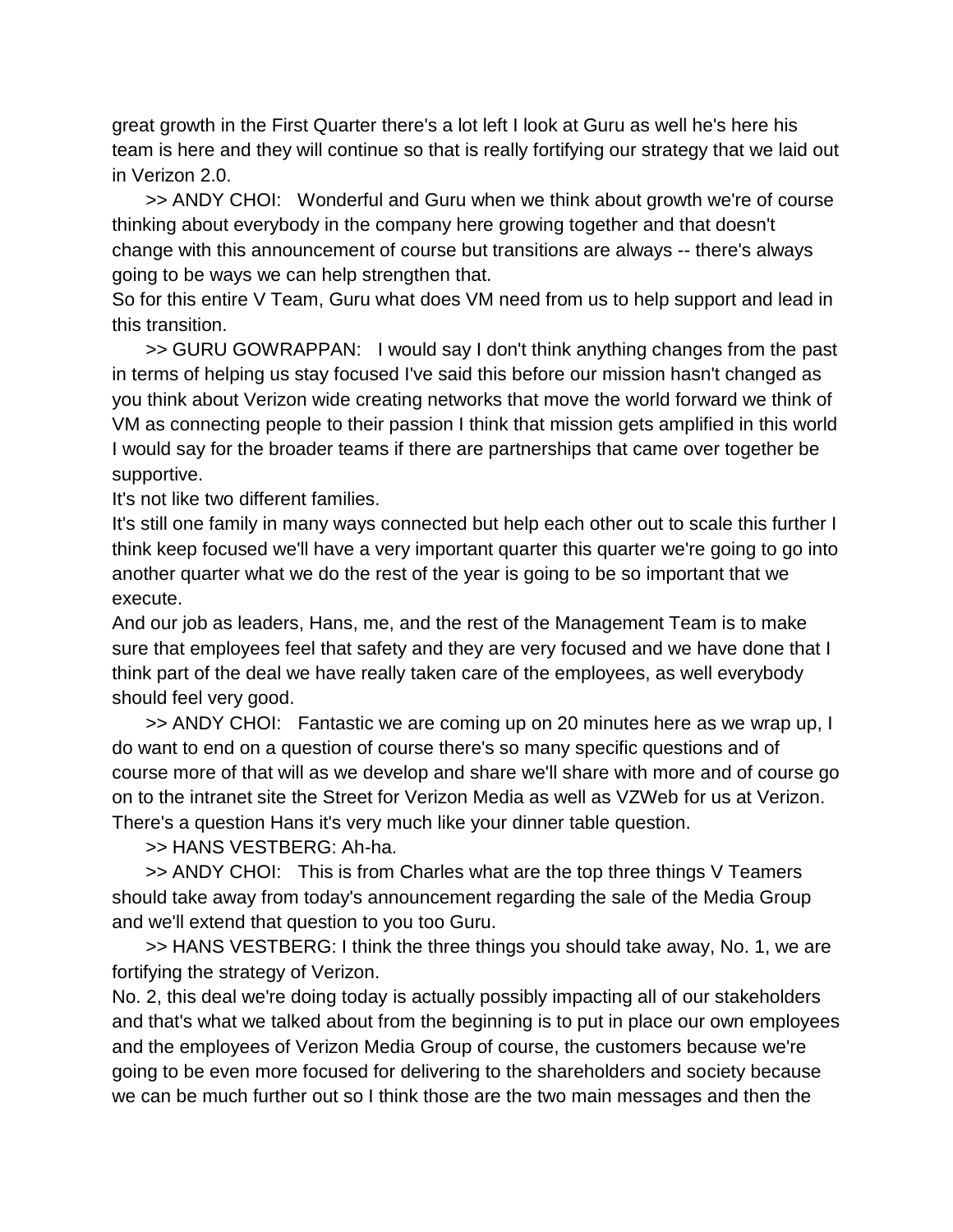third one is of course, grow, grow, grow that's what we're in that's the strategy this year. So it's going to be a simple conversation but it could be very long. That's how it is.

>> ANDY CHOI: Yeah Guru we're going to visit your dinner table now.

>> GURU GOWRAPPAN: I wish I could steal of what Hans said.

>> HANS VESTBERG: You can.

>> GURU GOWRAPPAN: I cannot.

## (Chuckles).

>> GURU GOWRAPPAN: I would say the first thing is the massive milestone I think stop at the dinner table do a toast cheers saying the work we put in the last two and a half years, three years, what Hans has led and what each one of the I'll call it V Teamer and Verizon Media employees have done is stopped and smell the roses. The best thing to do that is on the table.

The second piece this is an opportunity for us to grow from where we are. We need to take the mission and scale that.

And talk about that we talk about execution how we take it to the next level the third key message I keep talking about removing the training wheels I also think what I think for all of you this is like kids going to college from home.

It's really we've been trained.

Now it's time to go and get A+ or whatever 4.0 GPA this is the time so it's emotional I think Hans --

>> HANS VESTBERG: I don't know what to think about that analogy who am I in that moment but I've leave it.

>> GURU GOWRAPPAN: But I think the key is it is a bittersweet moment for me personally.

>> HANS VESTBERG: Yes.

>> GURU GOWRAPPAN: You and I yesterday when we were talking you know you had a little bit of tears when you think about it but the reality is you're not going far away you're creating something bigger and we should be proud of that. So that would be my three things.

>> HANS VESTBERG: No we should be very proud of that and I think the whole Verizon Media Group as I said in the beginning has been executing the plan that we discussed.

In August, September of 2018 we have executed and that gave us this optionality to take the next step and to accelerate growth in other environments.

So no, we have to be proud of what we have achieved with this.

And I thank all of the Verizon Media Group employees for a fantastic job.

And there's still some work because we're not closed yet.

So but thanking you including you, Guru.